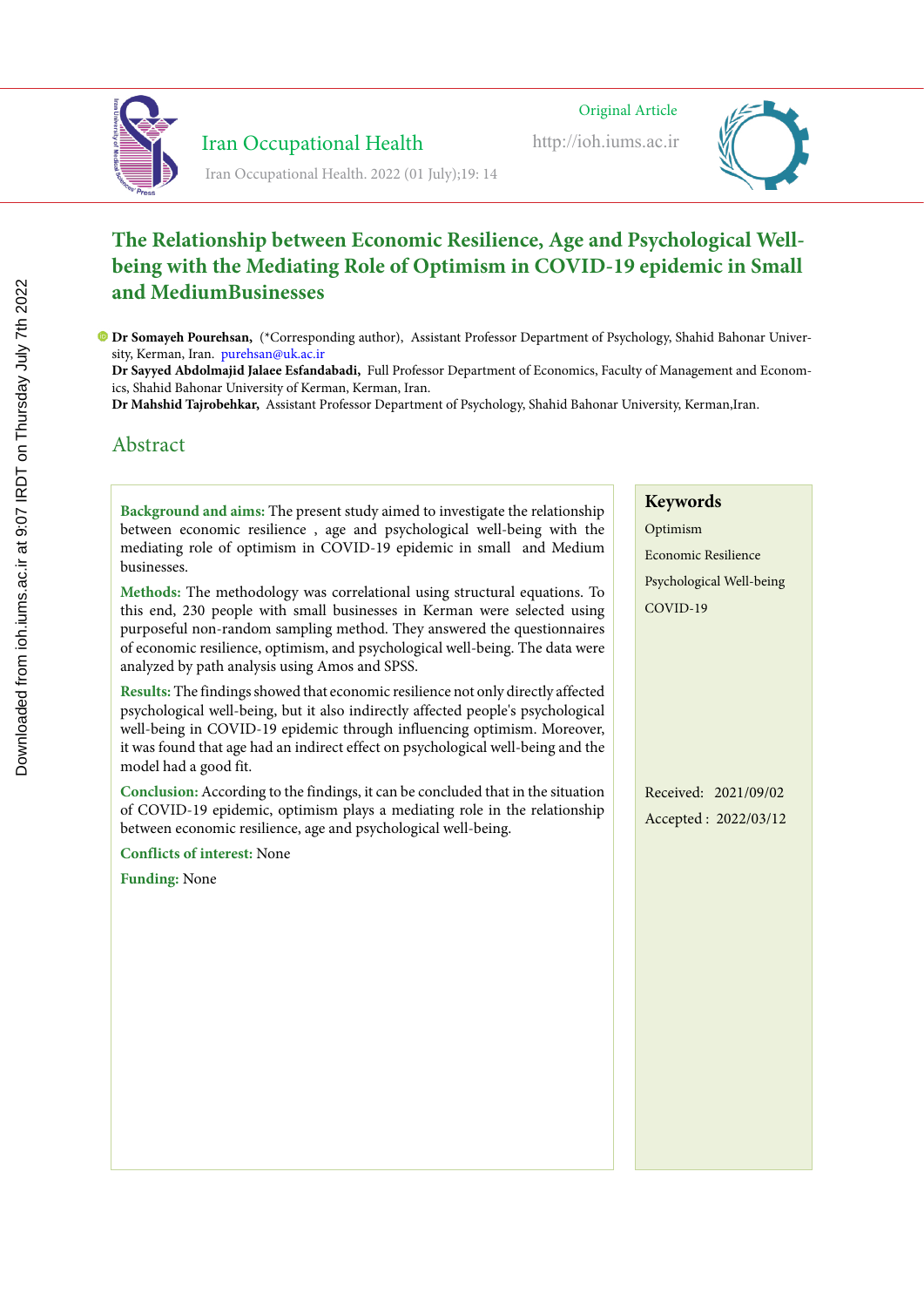### **INTRODUCTION**

In December 2019, a viral disease from the corona family of viruses called SARS-CoV-2 started in Wuhan, China, and spread rapidly throughout the world, including Iran in a short time (less than four months) due to its high transmission power (1,2). The rate of spread, as well as the percentage of deaths caused by SARS-CoV-2 in different groups of society, have somewhat endangered different occupations (3). This virus has infected many people in Iran until today, and every day many people are infected and some die due to the effects of this disease. Due to the pandemic situation, this disease has affected various aspects of the life of people and countries, including biological, psychological, economic, political, social and even military aspects. The disease caused economically severe harms and damaged to occupations, including freelance jobs and small and medium-sized enterprises (SMEs). SMEs are economic businesses that are established and managed by an independent individual (entrepreneur) (4). About 90% of Iranian economic businesses are enterprises with less than 50 employees which play a significant role in economic growth and expansion (5).

One of the fields of psychology that can affect people in difficult and stressful situations and thus their living, social and economic environment is positive psychology. Positive psychology emphasizes the capabilities and resources of the individual and considers the purpose of psychology to improve the standard of living and actualize talents (6). Psychological well-being and correlated variables that affect it such as resilience and optimism are some of the positive and effective variables in positivist psychology. Psychological well-being is one of the topics that has had a long history in terms of nature and structure among philosophers and various scientific disciplines (7). Ryff (1989) considers psychological wellbeing as an individual's attempts in the pursuit of perfection and the actual attainment of his/ her potential abilities (8). Psychological wellbeing includes the individual's perceptions of the degree of consistency between specific goals and functional outcomes that result from continuous evaluations and lead to internal and relatively stable satisfaction at different stages of life (9). One of the factors affecting psychological well-being is resilience. Connor and Davidson (2003) consider resilience as the ability of an individual to maintain bio-psychological balance in difficult conditions. In this definition, resilience is not a passive concept

in the face of difficult situations. But it is a dynamic concept which means active and constructive participation in the environment surrounding the person (10). Resilience is an indicator of effective adaptation to adverse conditions such as traumatic events or poverty (11, 12). Resilience in economics refers to the inherent response and adaptation of individuals and societies to risks and damages to the extent that they empower individuals to reduce the potential harms and losses caused by risks (13). In their study, Briguglio, Cordina, Farrugia, and Vella (2009) showed that economic vulnerability has a negative effect and economic resilience has a positive effect on GDP (14).

Resilience causes people, in the face of risk factors, to use their abilities to achieve success and growth in life in difficult and stressful situations and take advantage of these challenges and tests as an opportunity to empower themselves (15). Resilient individuals can maintain their physical and mental health in the face of stressful events and conditions (16). Resilience promotes psychological well-being and mental health (17,18, 19). Resilience training increases optimism and effective coping styles by increasing flexibility and improving mental health (20). Resilience is positively correlated with psychological well-being (21, 22).

One of the variables that plays a prominent role between resilience and psychological well-being is optimism (23). Optimism is a variable by which an individual preserves the desired experiences for the future (24). Optimism plays a decisive role in people's psychological well-being and has a positive and meaningful relationship with positive emotions and coping strategies. Optimism is an effective attitude of an individual towards life (25). Optimism is the expectation of outcome, that is, regardless of one's performance, a positive outcome will occur and common expectations in various areas of one's life are met (26). Optimism leads to psychological well-being and there is a significant positive relationship between these two variables (23,22, 27). Optimism also improves resilience (28,24).

Considering Iran's tough position under economic sanctions on the one hand and the consequences of the COVID-19 outbreak, on the other hand, pathological analysis of SMEs during the COVID-19 outbreak with a focus on the role of effective psychological variables can demonstrate the success and failure of SMEs in these situations and contribute to developing a local model of success in such businesses by taking into account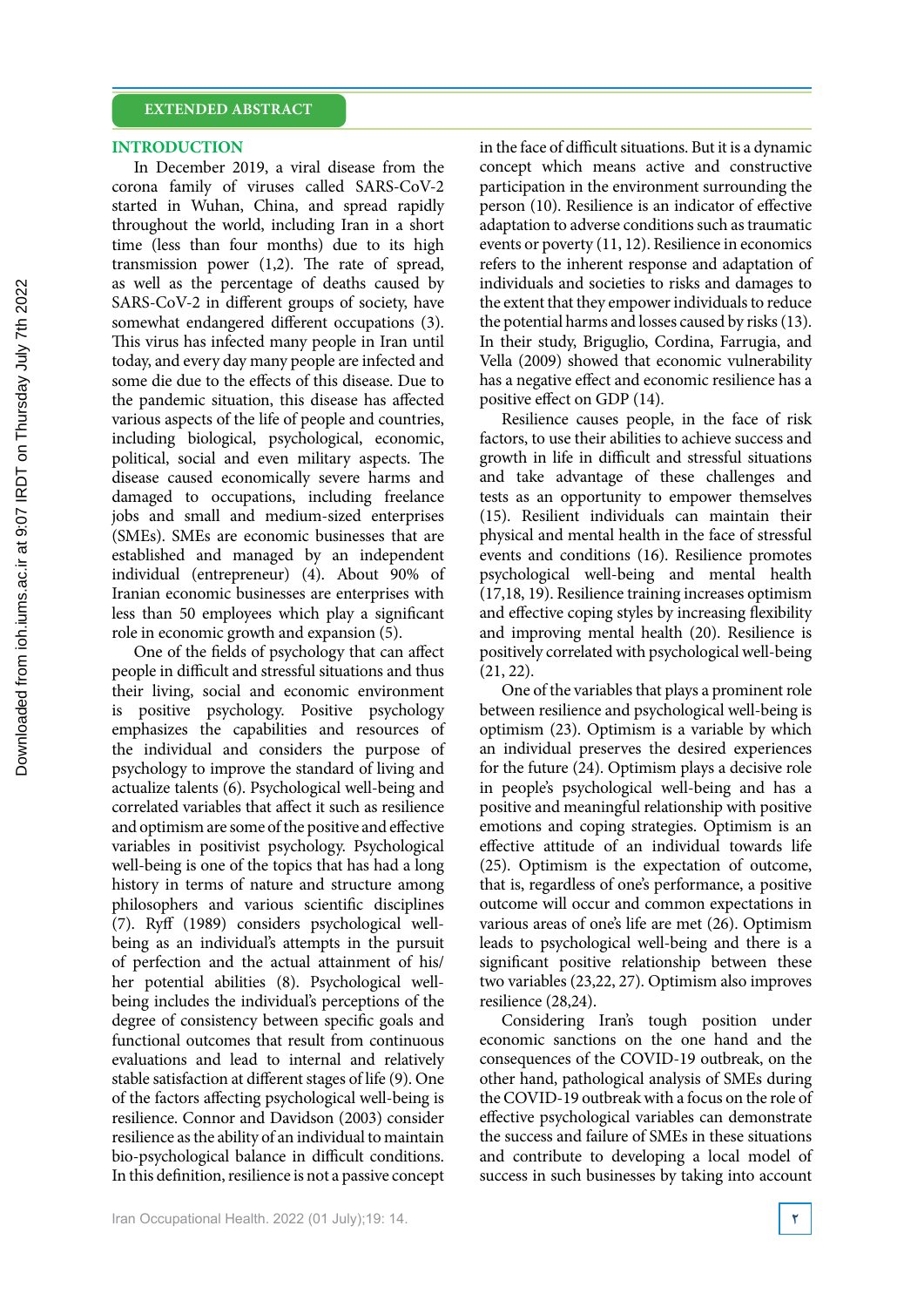

**Figure 1.** The conceptual model of the study

the role of psychological variables. Accordingly, Exploratory factor this study aims to investigate the relationship between economic resilience and psychological well-being and the mediating role of optimism in SMEs during the COVID-19 outbreak.

#### **METHODOLOGY**

This study employed a type of correlation was performed using the structural equation method. The research population included all citizens living in Kerman province in 2020-2021 during the COVID-19 outbreak who had small and medium businesses and freelance jobs. A total of 230 people were selected as the participants using convenience sampling and completed the following questionnaires:

#### *Life Orientation Test (LOT; Scheier & Carver, 1985)*

The Life Orientation Test (LOT) also called the Optimism Scale was developed by Scheier and Carver (1985) to assess optimistic and pessimistic explanatory styles (29). Khodaei, Zare, Alipour, and Shokri (2016) examined the psychometric properties of the revised version and showed that this scale consists of two factors of optimism and pessimism and has a good fit with the data. Besides, the assessment of the validity of the test indicated its convergence and discriminant validity. Moreover, the internal consistency coefficient of the test was 0.88 for optimism and 0.77 for pessimism (30). Kajbaf, Arizi, and Khodabakhshi (2006) conducted a study for standardization, reliability, and validity of the LOT. They assessed the reliability of the instrument using the test-retest method. The Cronbach's alpha was 0.87 and 0.74, respectively. The concurrent validity coefficient between the optimism scale with depression and self-control was -0.65 and 0.72, respectively (31).

### *Economic Resilience Scale*

The Economic Resilience Scale is a researchermade 18-item tool that was developed based on a 5-point Likert scale (strongly agree, agree, undecided, disagree, and strongly disagree). Exploratory factor analysis of this scale showed 3 factors that explained 42.45% of the total variance of the scale. These factors were problem analysis, efficiency,adaptability and flexibility based on the purpose. The confirmatory factor analysis confirmed the good fit of the second-order threefactor model. The convergence validity of the scale with Connor and Davidson Resilience Scale was 0.60 and its discriminant validity with the general health scale for physical symptoms, anxiety, insomnia, social dysfunction, depression and the total general health score were -0.19, -0.26, -0.29, -0.28 and -0.31, respectively. Content Validity Ratio (CVR) and Content Validity Index (CVI) were estimated by 5 professors of economics and 4 professors of psychology were equal to 0.80 and 0.78, respectively. The total reliability of the scale for 18 items was 0.81 by Cronbach's alpha method.

### *Ryff's Psychological Welfare Scale (Short Form-18)*

The scale was designed in 1989 and revised in 2002. The scale contains 18 items scored on a six-point Likert scale ranging from strongly disagree  $(1)$  to strongly agree  $(6)$ . It has six factors of Autonomy, Environmental Mastery, Personal Growth, Positive Relations with Others, Purpose in Life, Self-Acceptance and it constitutes the total score of psychological well-being. The correlation between the short version of this scale and the original scale was 0.7 to 0.89. Cronbach's alpha coefficients for the 6 factors of self-acceptance, environmental mastery, positive relations with others, purpose in life, personal growth and autonomy were equal to 0.51, 0.76, 0.75, 0.52, 0.73 and 0.72, respectively. The corresponding value for the whole scale was 0.71 (32).

#### **RESULTS**

As can be seen from Table 1, there is a significant relationship between related variables. To investigate the mediating role of optimism in the relationship of age and economic resilience with psychological well-being, the path analysis method was applied using AMOS software. As can be seen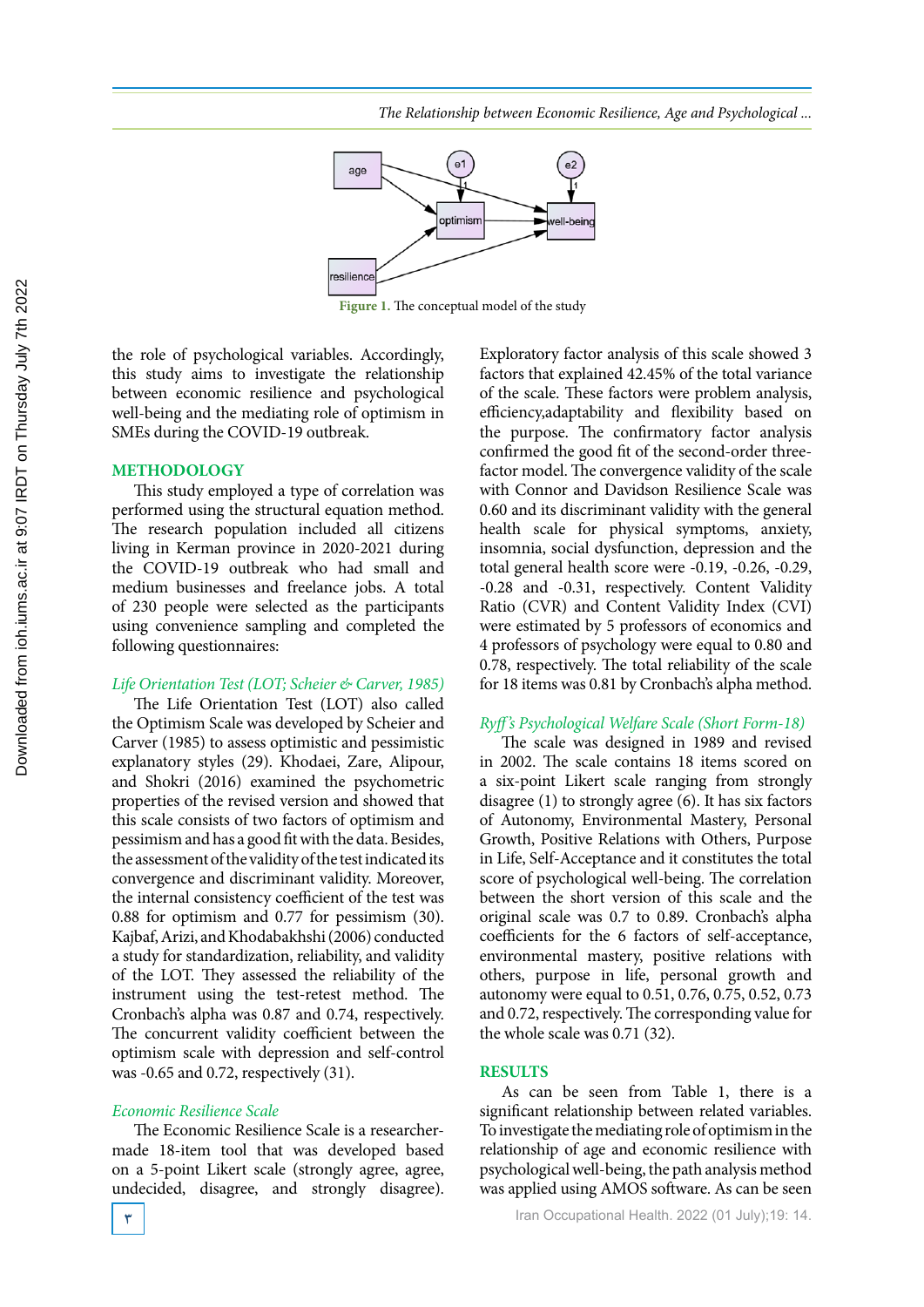|                            |                            | Well-being | <b>Economic resilience</b> | Optimism | Age      |
|----------------------------|----------------------------|------------|----------------------------|----------|----------|
| Well-being                 | <b>Pearson correlation</b> |            | $.820**$                   | $.887**$ | $.442**$ |
|                            | sig                        |            | .000                       | .000     | .000     |
| <b>Economic resilience</b> | Pearson correlation        | $.820**$   |                            | $.783**$ | $.431**$ |
|                            | sig                        | .000       |                            | .000     | .000     |
| Optimism                   | <b>Pearson correlation</b> | $.887**$   | $.783**$                   |          | $.497**$ |
|                            | sig                        | .000       | .000                       |          | .000     |
| Age                        | <b>Pearson correlation</b> | $.442**$   | $.431**$                   | $.497**$ |          |
|                            | sig                        | .000       | .000                       | .000     |          |

**Table1: correlations Table 1.** correlations



**Figure 2.** The relationship between economic resilience and psychological well-being with the mediating role of optimism in SMEs

in Figure 2, there was no direct and significant relationship between age and psychological wellbeing, so this path was removed.

After removing the direct path of age to psychological well-being, the model was reexamined and the following model was developed:

The GOF indices are shown in Table 2. As can be seen, all the indices are within their acceptable range, indicating the optimal fit of the model.

The results presented in Table 3 indicate that resilience has a direct and positive effect on optimism ( $\beta = 0.74$ ;  $P = 0.001$ ). Optimism also has a direct effect on psychological well-being (ß  $= 0.38\%$ ; P = 0.001). Resilience has both a direct effect on well-being  $(6 = 34, 0.34)$  and a positive and significant indirect effect on psychological well-being  $($ ß = 0.46; P = 0.001). Moreover, age has a direct effect on optimism  $(S = 21.2\%; P = 0.001)$ and an indirect effect on well-being  $(6 = 0.130)$ 

#### **DISCUSSION AND CONCLUSION**

This study aimed to assess the mediating role of optimism in the relationship of economic resilience and age with psychological well-being in people with SMEs during the COVID-19 outbreak. The results showed that resilience directly improves

psychological well-being, as confirmed by the previous studies (16, 17,18,19, 20; 21, 22). It was also shown that resilience affects optimism and psychological well-being, as indicated in the literature (23,33). This finding suggests that people with economic resilience can cope with adverse conditions and, as a result, they have a high level of psychological well-being. When resilience is high, people have the power to deal with life's difficulties and hardships. Although, there are workplace challenges and social problems, they make more efforts to achieve success. Masten considers resilience as a factor in people's ability to adapt to the changes and unexpected consequences (34). Resilience helps to adapt to the traumatic experiences and gives a person the power to return and grow effectively in the face of difficult and unfavorable conditions (35). The term resilience is used to describe a stable personality trait or ability that keeps people safe from the negative effects of danger and disaster. A resilient person can overcome and deal with the life stressors (36).

The results confirmed the effect of optimism on psychological well-being and its mediating role in the relationship of economic resilience and age with psychological well-being. The findings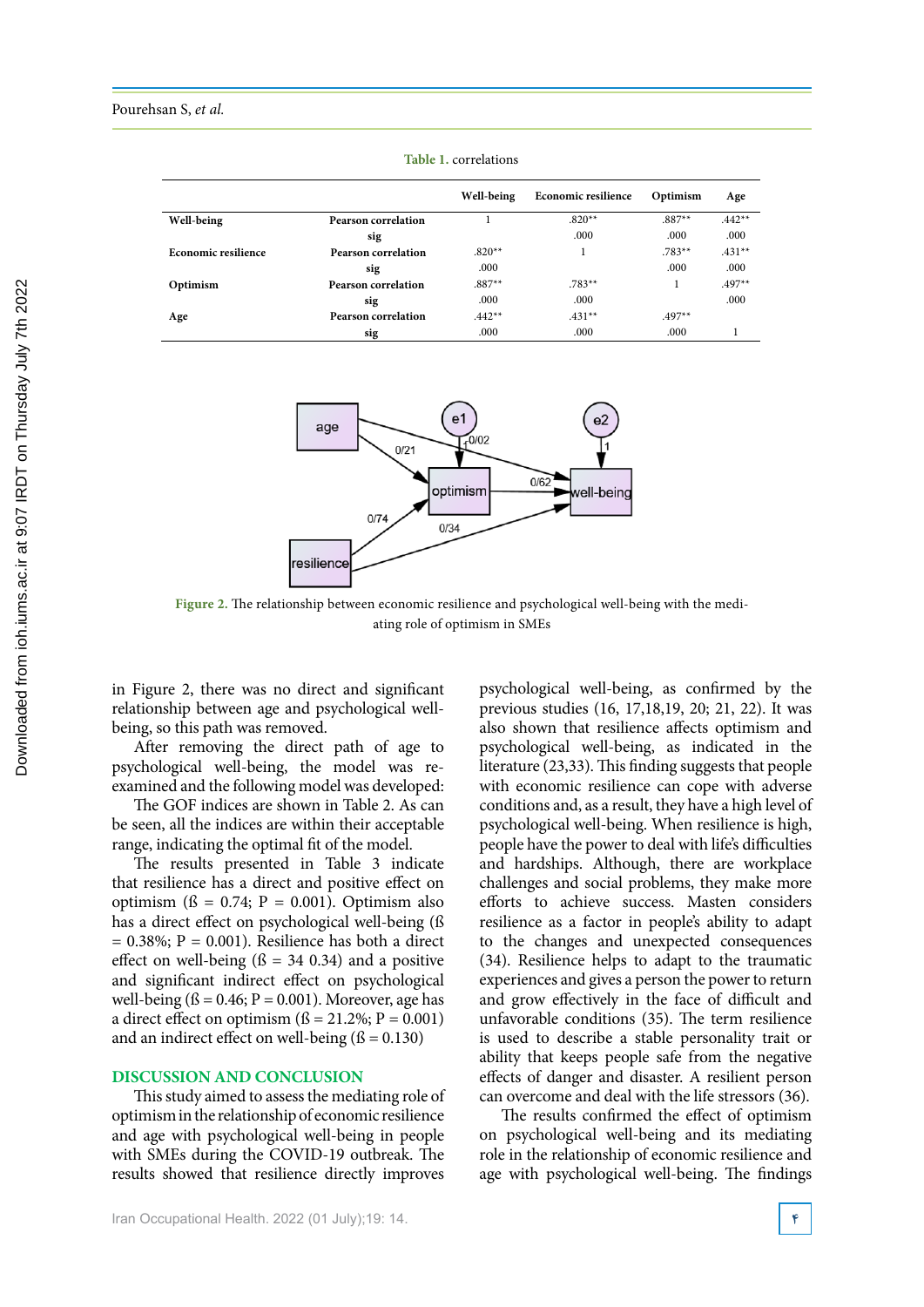*The Relationship between Economic Resilience, Age and Psychological ...*



**Figure 3.** The modified model of the relationship between economic resilience and psychological well-being with the mediating role of optimism in SMEs

**Table 2.** Goodness of fit (GOF) indices of the research model

|       | Parameter CMIN/DF | CFI <sup>-</sup> | <b>NFI</b> | <b>IFI</b>     | TLI GFI | <b>RMSEA</b> |
|-------|-------------------|------------------|------------|----------------|---------|--------------|
| value | 2/60              | 0/93             | 0/93       | 0/93 0/81 0/92 |         | 0/045        |

**Table 3: The direct, indirect, and standardized total effects of the variables in the research model Table 3.** The direct, indirect, and standardized total effects of the variables in the research model

| <b>Directions</b>  | <b>Variables</b> | Direct effect | Indirect effect          | <b>Total effect</b> |
|--------------------|------------------|---------------|--------------------------|---------------------|
| To optimism from   | Resilience       | $**0/743$     | $\overline{\phantom{0}}$ | $**0/743$           |
| To well-being from | Resilience       | $**0/339$     | $**0/461$                | $**0/800$           |
| To well-being from | Optimism         | $**0/381$     | $\overline{\phantom{0}}$ | $**0/381$           |
| To well-being from | age              |               | $**0/130$                | $**0/130$           |
| To optimism from   | age              | $**0/209$     | $\overline{\phantom{0}}$ | $**0/209$           |

are in line with previous studies (37,38,28, 24). Accordingly, it can be argued that optimistic people experience low levels of stress due to their attitude in stressful situations and illnesses, and as a result, they have higher levels of mental and physical health.

The results also indicated that age increases psychological well-being by affecting optimism, as was observed by Owrang et al. (39). The implication is that increasing age increases purposefulness in life, which according to the theory of ultimate goal (40) achieving this purposefulness leads to happiness and thus optimism. Therefore, optimism affects psychological well-being. Age is also an effective factor in regulating positive and negative emotions and responding effectively to environmental conditions. Therefore, it can be argued that the variables assessed in this study can help a lot to maintain morale and resilience in the current situation for people with poor economic conditions. Thus, educational and therapeutic interventions need to be conducted to help vulnerable groups. One of the limitations of this study was that the research population included people living in Kerman province and, thus, care should be taken in generalizing the findings to other provinces. To this end, similar studies can be conducted in other provinces to increase the generalizability of the findings. Moreover, other intervening and effective variables can be explored in future studies.

#### **How to cite this article**:

Somayeh Pourehsan, Sayyed Abdolmajid Jalaee Esfandabadi, Mahshid Tajrobehkar. The Relationship between Economic Resilience, Age and Psychological Well-being with the Mediating Role of Optimism in COVID-19 epidemic in Small and MediumBusinesses. Iran Occupational Health. 2022 (01 July);19:14.

**\*This work is published under CC BY-NC 4.0 licence**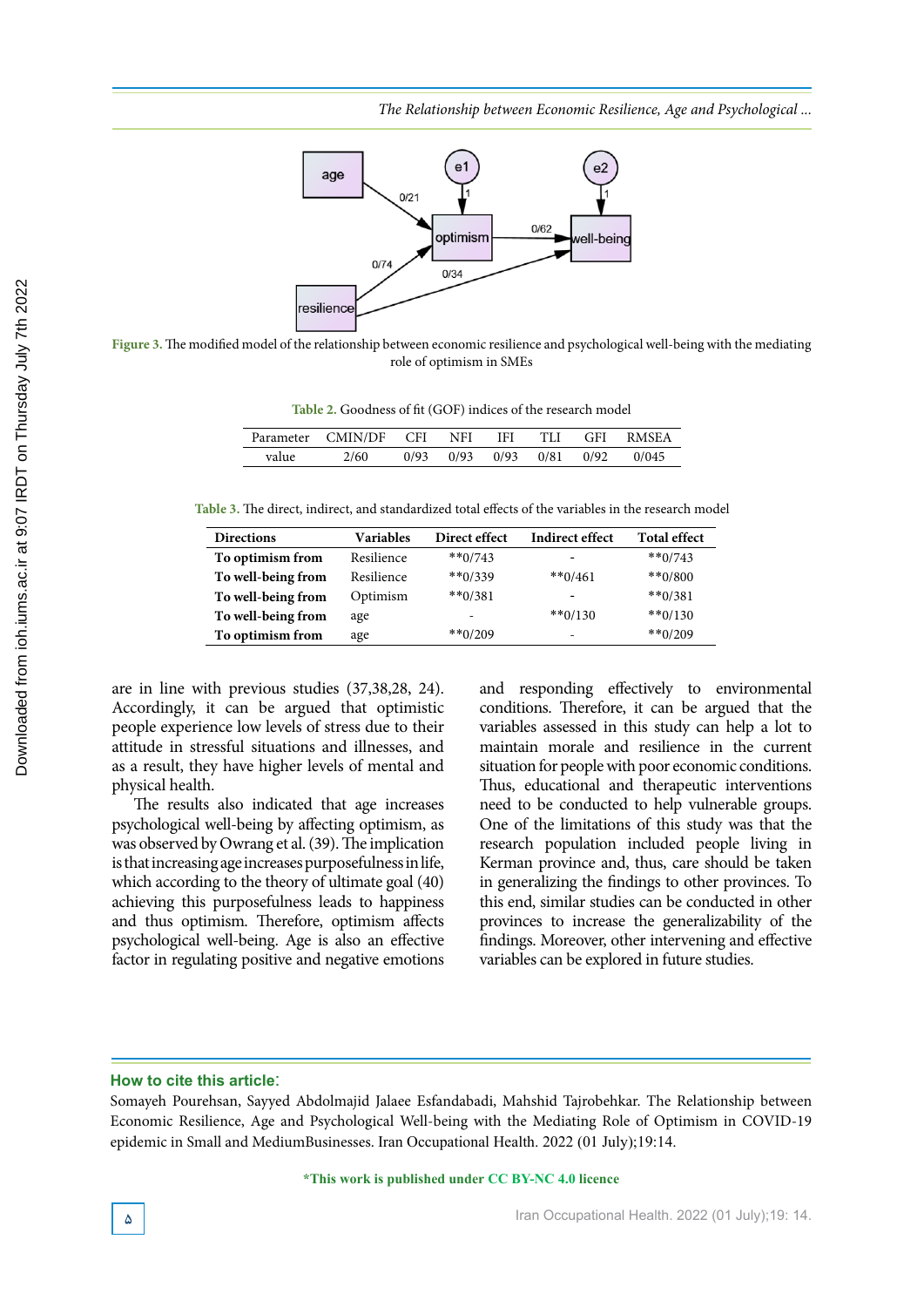

**مقاله پژوهشی** http://ioh.iums.ac.ir



#### **Lighting and color temperature assessment in the office workplaces and relationship to visual fatigue Lighting and color temperature assessment in the office workplaces and رابطه ی بین تابآوری اقتصادی، سن و بهزیستی روانشناختی با نقش واسطهای خوشبینی در شرایط همهگیری کووید- 19 در کسبوکارهای کوچک و متوسط**

**سميه پوراحس** Hamadan, Iran **سید عبدالمجید جالئی اسفندآبادی:** استاد گروه اقتصاد، دانشکده اقتصاد و مدیریت، دانشگاه شهید باهنر، کرمان، ایران. م**عشيد تحري** سمیه پوراحسان: (\* نویسنده مسئول) استادیار گروه روان شناسی، دانشکده ادبیات و علوم انسانی، دانشگاه شهید باهنر، کرمان، ایران . purehsan@uk.ac.ir **مهشید تجربه کار:** استادیار گروه روان شناسی، دانشکده ادبیات و علوم انسانی، دانشگاه شهید باهنر، کرمان، ایران.

چکیده

Medical Sciences, Hamadan, Iran

|                          | كليدواژهها       | زمینه و هدف: هدف از پژوهش حاضر، بررسی رابطه ی تابآوری اقتصادی، سن و بهزیستی روانی با نقش واسطهای خوش بینی            |
|--------------------------|------------------|----------------------------------------------------------------------------------------------------------------------|
|                          | خوش بينى         | در شرایط همهگیری کووید ۱۹ در کسبوکارهای کوچک و متوسط بود.                                                            |
|                          | تاب آوري اقتصادي | روش بررسی: روش پژوهش، از نوع همبستگی و استفاده از روش معادلات ساختاری است. بدین منظور از بین کلیه ی                  |
|                          | بهزيستي رواني    | شهروندان استان کرمان که دارای کسبوکارهای کوچک و متوسط هستند، نمونهای با حجم ۲۳۰ نفر به روش نمونهگیری در              |
|                          | کووید ۱۹         | دسترس انتخاب شد و به پرسشنامههای تابآوری اقتصادی، خوش بینی و بهزیستی روانی پاسخ دادند. دادهها با استفاده از تحلیل    |
|                          |                  | مسير و با نرمافزارهاي Amos 24 و SPSS 21 مورد تجزيهوتحليل قرار گرفتند.                                                |
|                          |                  | یافته ها: یافتههای پژوهش، نشان داد که تابآوری اقتصادی، علاوه بر اینکه میتواند مستقیماً بر بهزیستی روانشناختی تأثیر   |
|                          |                  | بگذارد، می تواند بهطور غیرمستقیم و با تأثیر بر خوش بینی، بهزیستی روانی افراد را در شرایط کووید ۱۹ در کسبوکارهای کوچک |
|                          |                  | و متوسط نیز تحت تأثیر قرار دهد، همچنین سن، بر بهزیستی روانشناختی تأثیر غیرمستقیم دارد و مدل پیشفرض دارای برازش       |
|                          |                  | مطلوب بود.                                                                                                           |
| تاريخ دريافت: ١۴٠٠/٠۶/١١ |                  | نتیجه گیری: با توجه به یافتهها، میتوان نتیجه گرفت که در کسبوکارهای کوچک و متوسط در دوران کووید ۱۹،                   |
|                          |                  | خوشبینی در ارتباط بین تابآوری اقتصادی، سن و بهزیستی روانشناختی، نقش یک متغیر میانجی را ایفا میکند.                   |
| $\frac{16.1}{17.1}$      | تاريخ پذيرش:     | تعارض منافع: گزارش نشده است.                                                                                         |
|                          |                  | منبع حمايت كننده: ندارد.                                                                                             |
|                          |                  |                                                                                                                      |
|                          |                  |                                                                                                                      |
|                          |                  |                                                                                                                      |
|                          |                  |                                                                                                                      |
|                          |                  |                                                                                                                      |
|                          |                  |                                                                                                                      |
|                          |                  |                                                                                                                      |
|                          |                  |                                                                                                                      |
|                          |                  |                                                                                                                      |
|                          |                  |                                                                                                                      |
|                          |                  |                                                                                                                      |
|                          |                  |                                                                                                                      |
|                          |                  |                                                                                                                      |
|                          |                  |                                                                                                                      |

#### level of the individual eye level was measured at the user's point of view and the مسيوه استنا **شیوه استناد به این مقاله:**

Somayeh Pourehsan, Sayyed Abdolmajid Jalaee Esfandabadi, Mahshid Tajrobehkar. The Relationship between Economic Resilience, Age and Psychological Well-being with the Mediating Role of Optimism in COVID-19 epidemic in Small and MediumBusinesses. Iran Occupational Health. 2022 (01 July);19:14.

**\*انتشار این مقاله به صورت دسترسی آزاد مطابق با 4.0 NC-BY CC صورت گرفته است**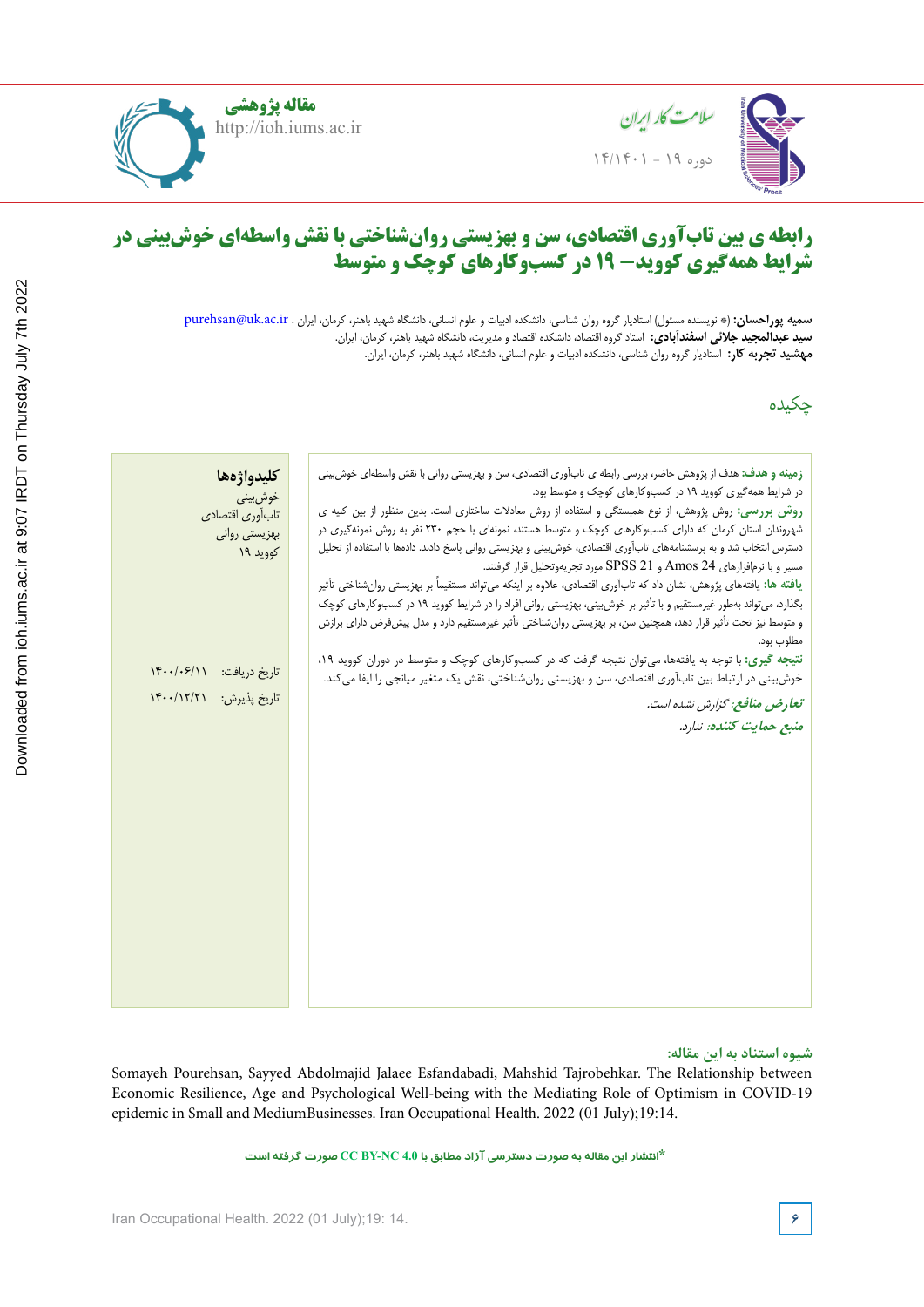**مقدمه**

در دسامبر ۲۰۱۹، بیماری ویروسی از خانواده ی کرونا ویروسها با نام سارس-کووید 2 انتشار یافت که از ووهان چین آغاز شد و به علت قدرت سرایت بالا، در طی زمانی کوتاه با سرعت زیاد در کل جهان و ازجمله ایران (کمتر از چهار ماه) پخش شد (1،2). سرعت انتشار و همچنین درصد مرگومیر ناشی از ویروس، اقشار مختلف جامعه و پرسنل مشاغل مختلف را بهنوعی در معرض مخاطره قرار داده است (3). این ویروس، در کشور ما تا به امروز، افراد زیادی را درگیر کرده و همهروزه تعدادی از هموطنان ما مبتلا و تعدادی به خاطر آثار ناشی از این بیماری فوت میشوند. با توجه به وضعیت پاندمی، این بیماری بر جنبههای مختلفی از زندگی مردم و کشورها ازجمله زیستی، روانشناختی، اقتصادی، سیاسی، اجتماعی و حتی نظامی تأثیر گذاشته است. برخی محدودیتها همچون فاصلهگذاری اجتماعی و دستور بستن بعضی مشاغل بهمنظور کنترل این بیماری، از نیمهی دوم اسفندماه در کشور اجرا شد (41). این اقدامات، از طرفی در کاهش سیر بیماری بسیار مؤثر بوده است؛ اما از نظر اقتصادی، ضربهها و آسیبهای جدی به مشاغل ازجمله مشاغل آزاد و کسبوکارهای کوچک و متوسط وارد کرده است. کسبوکارهای کوچک و متوسط، واحدهای اقتصادی هستند که از طرف شخصی مستقل (کارآفرین) تأسیس و اداره میشوند (4). در ایران، حدود 90 درصد بنگاههای اقتصادی را بنگاههایی با کمتر از50 کارمند تشکیل میدهند و کسب وکارهای کوچک و متوسط، نقش بسزایی در رشد و گسترش اقتصادی ایفا می کنند (۵).

یکی از زمینههای روانشناسی که در شرایط سخت و استرسزا میتواند بر روی افراد و درنتیجه بر روی محیط زندگی، اجتماعی و اقتصادی افراد تأثیر بگذارد، روانشناسی مثبتگرا است. روانشناسی مثبتگرا، بر توانمندیها و داشتههای فرد تأکید میکند و هدف روانشناسی را ارتقای سطح زندگی فرد و بالفعل کردن استعدادها میداند (6). ازجمله ی متغیرهای مثبت و اثربخش در روانشناسی مثبتگرا، بهزیستی روانشناختی و متغیرهای همبسته ی تأثیرگذار بر آن چون تابآوری و خوشبینی است. بهزیستی روانشناختی،درعصرکنونی، مورد توجه بسیاری از متخصصان روانشناسی قرار گرفته و مطالعات زیادی بر روی آن از جنبههای مختلف انجام شده است. بهزیستی روانشناختی، ازجمله ی موضوعاتی است که از نظر ماهیت و ساختار، پیشینهای دیرینه در بین فلاسفه و رشتههای مختلف علمی داشته و بهتازگی

در جهت رسیدن به کمال و بالفعل رسیدن تواناییهای بالقوه ی فرد میداند (8). بهزیستی روانشناختی، شامل دریافتهای فرد از میزان همسانی بین اهداف مشخص با پیامدهای عملکردی است که بر اثر ارزیابیهای مستمر حاصل شده و باعث رضایت درونی و نسبتاً پایدار در مراحل مختلف زندگی میشود (9). در مدل ریف، بهزیستی روانشناختی از شش عامل پذیرش خود (ارزیابی مثبت فرد از خود و گذشته)، خودمختاری (استقلال فرد)، رابطه ی مثبت با دیگران (کیفیت رابطه با افراد)، زندگی هدفمند (داشتن هدف و معنا در زندگی)، رشد شخصی (توسعه و پیشرفت فرد) و تسلط بر محیط (مدیریت بهتر در زندگی و شرایط) تشکیل میشود (8 و 42).

یکیازمؤلفههایتأثیرگذاربربهزیستیروانشناختی، تابآوری است. کانر و دیویدسون` (۲۰۰۳)، تابآوری را توانایی فرد در جهت حفظ تعادل زیستی-روانی در شرایط سخت میدانند که در این تعریف، تابآوری یک مفهوم انفعالی در برابر شرایط سخت نیست، بلکه مفهومی پویا به معنای شرکت فعال و سازندهدر محیطاطراف فرددارد (10). تابآوری، شاخصی از سازگاری خوب در شرایط ناگوارمانند حوادثآسیبزا یا تنگدستیاست (11 و 12). تابآوری در اقتصاد، بهعنوان واکنش و سازگاری ذاتی افراد و جوامع در برابر خطرها و آسیبها است تا جایی که افراد را در کاهش خسارات و ضرر و زیانهای بالقوه ی ناشی از مخاطرات، توانمند سازد (13). در مطالعهای، نتایج نشان داد که آسیبپذیری اقتصادی، تأثیر منفی و تابآوری اقتصادی، تأثیر مثبت بر تولید ناخالص داخلی سرانه دارند (14).

تابآوری، سبب میشود که افراد در شرایط سخت و طاقتفرسا با وجود عوامل خطر، از تواناییهای خود در رسیدن به موفقیت و رشد در زندگی استفاده کنند و از این چالشها و آزمونها بهعنوان فرصتی برای توانمند کردن خود بهرهمند شوند (15). افراد تابآور، توانایی حفظ سلامت خود اعم از جسمانی و روانی را در برابر رویدادها و شرایط استرسزا دارند (16). تابآوری، باعث افزایش ارتقای بهزیستی روانشناختی و افزایش سلامت روانی می شود (۱۷، ۱۸ و ۱۹). آموزش تابآوری با افزایش انعطافپذیری و بهبود سلامت روان شناختی، باعث افزایش خوشبینی و سبکهای مقابله کارآمد میشود (20).

<sup>1.</sup>Conner&Davidson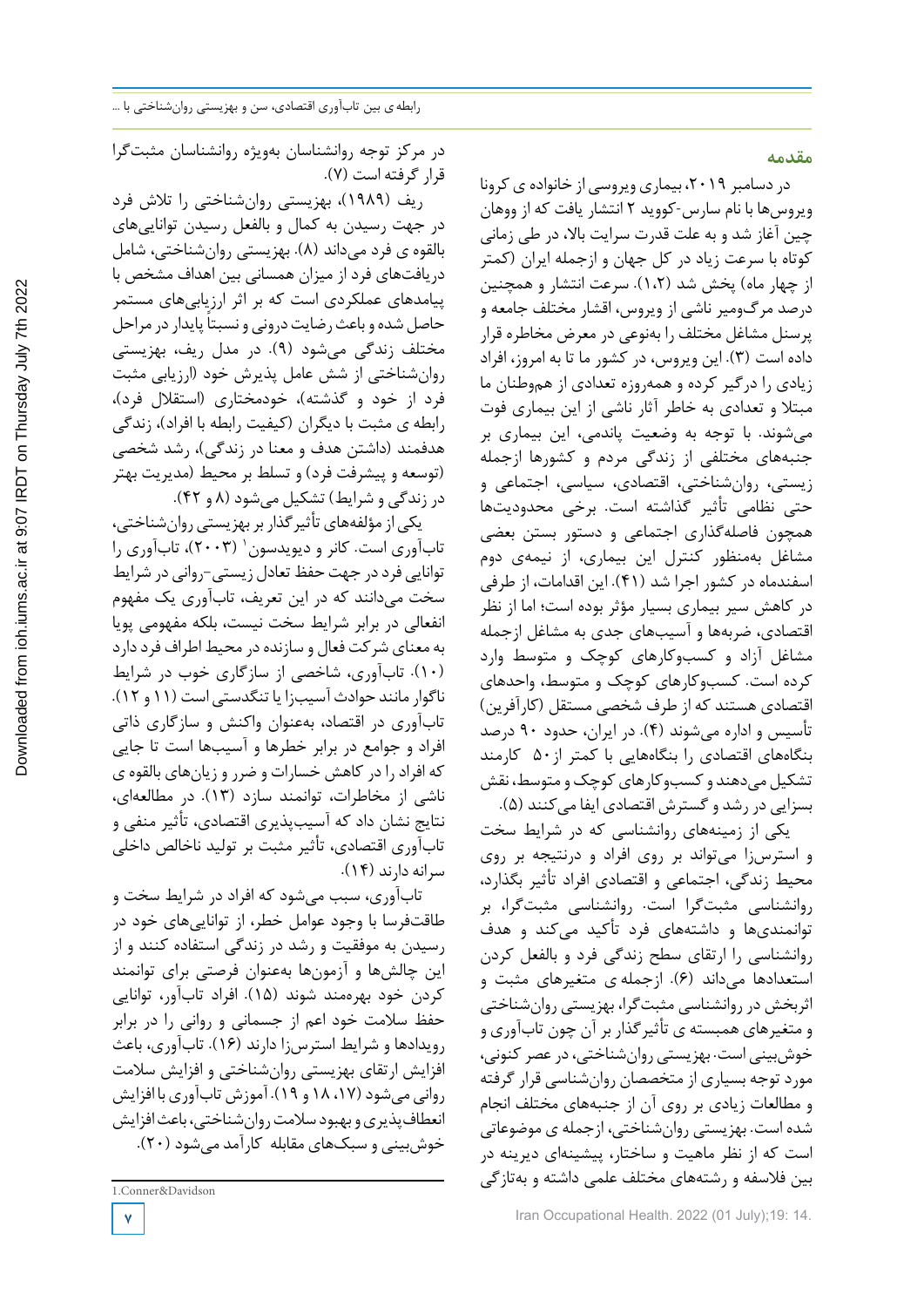

**نمودار .1** مدل مفهومی پژوهش

تابآوری، با بهزیستی روانشناختی، همبستگی مثبت دارد (21 و 22). افراد تابآور، دارای ویژگیهایی مثبت زیادی چون خوشبینی، حس شوخطبعی، انعطافپذیری فکری و... هستند که باعث کمک جهت تبدیل مشکلات به فرصتی برای یادگیری و ارتقا میشود (33). در بررسی معنای زندگی و بهزیستی روانشناختی که مطالعهای مقایسهای بر اساس سن انجام شد، نشان داده شد که عامل سن میتواند موجب افزایش معنای زندگی و بهزیستی روانشناختی شود (39).

خوشبینی، ازجمله ی متغیرهایی است که بین تابآوری و بهزیستی روانشناختی، نقش برجستهای را ایفا میکند (23). خوشبینی، متغیری است که فرد، تجارب مطلوب را برای آیندهاش حفظ میکند (24). خوشبینی، نقش تعیینکنندهای در بهزیستی روانی افراد داردو با احساساتمثبت و راهبردهای مقابلهای، رابطه ی مثبت و معناداری دارد. خوشبینی، نگرش مؤثر فردی نسبت به زندگی است (25). خوشبینی، انتظار پیامد است؛ یعنی بدون توجه به عملکرد فرد، پیامد مثبت رخ خواهد داد و انتظاراتی که در زمینههای مختلف زندگی فرد، عمومیت دارد (26). افراد خوشبین، از زندگی لذت بیشتری میبرند و سلامت روانی و جسمانی بهتری دارند (37 و 38). خوشبینی، باعث بهزیستی روانشناختی میگردد و بین این دو متغیر، رابطه ی مثبت معناداری وجود دارد (،23 22 و 27). همچنین خوشبینی باعث افزایش تابآوری میشود (،28 24).

با توجه به قرارگیری ایران در شرایط تحریم اقتصادی از یکطرف و آثار زیانبار شرایط ویروس کووید 19- از طرفی دیگر، بررسی آسیبشناسی در کسبوکارهای کوچک و متوسط در شرایط کووید- 19 با توجه به نقش متغیرهای روانشناختی مؤثر، میتواند دلایل موفقیت و شکست این کسبوکارها را در این شرایط نشان دهد و به ارائه ی یک مدل بومی موفق در این گونه مشاغل با توجه به نقش متغیرهای روانشناختی، منجر شود. بر این اساس،

هدف از پژوهش حاضر، بررسی رابطه ی بین تابآوری اقتصادی با بهزیستی روانشناختی و نقش میانجیگری خوشبینی درکسبوکارهای کوچک و متوسطدر شرایط کووید19- است.

روش، جامعه، نمونه <sup>و</sup> روش نمونهگیری

روش پژوهش در این تحقیق، از نوع همبستگی بوده و با استفاده از روش معادلات ساختاری انجام شد. جامعه ی پژوهش،کلیه ی شهروندان استان کرمان در سال -1400 1۳۹۹ در شرایط کووید ۱۹ است که دارای کسب وکارهای کوچک و متوسط در مشاغل آزاد بودند. در تحلیل عاملی تأییدی و مدل ساختاری، حداقل حجم نمونه بر اساس متغیرهای پنهان تعیین میشود نه متغیرهای مشاهدهپذیر. در اینجا 20 نمونه برای هر عامل (متغیر پنهان) لازم است. بهطور کلی، حداقل 200 نمونه توصیه شده است (حبیبی و عدنور، 1396)؛ که از این جامعه، تعداد 230 نفر به روش نمونهگیری در دسترس انتخاب شدند و به پرسشنامههای مورد نظر در این پژوهش پاسخ دادند. معیارهای ورود به این پژوهش، عبارت بودند از: داشتن حداقل 18 سال، داشتن شغل آزاد، حداقل داشتن سواد خواندن و نوشتن. همچنین پژوهشگران در این تحقیق با کسب رضایت از آزمون شوندگان، از آنها میخواستند که به پرسشنامهها با کمال صداقت پاسخ دهند.

# ابزارهای پژوهش

پرسشنامه ی تجدید نظرشده ی خوش بینی شپی پر و کارور این پرسشنامه، با نام دیگر پرسشنامه جهتیابی زندگی (LOT(، بهمنظور ارزیابی سبکهای تبیینی (1985) <sup>1</sup> خوشبینانه و بدبینانه توسط شی یر و کارور ساخته شده است. در این مقیاس، آزمونشوندگان به 10 سؤال با مقیاس ۵ درجهای از "کاملاً مخالف" تا "کاملاً

1. Scheier & Carver

Iran Occupational Health. 2022 (01 July);19: 14. **8**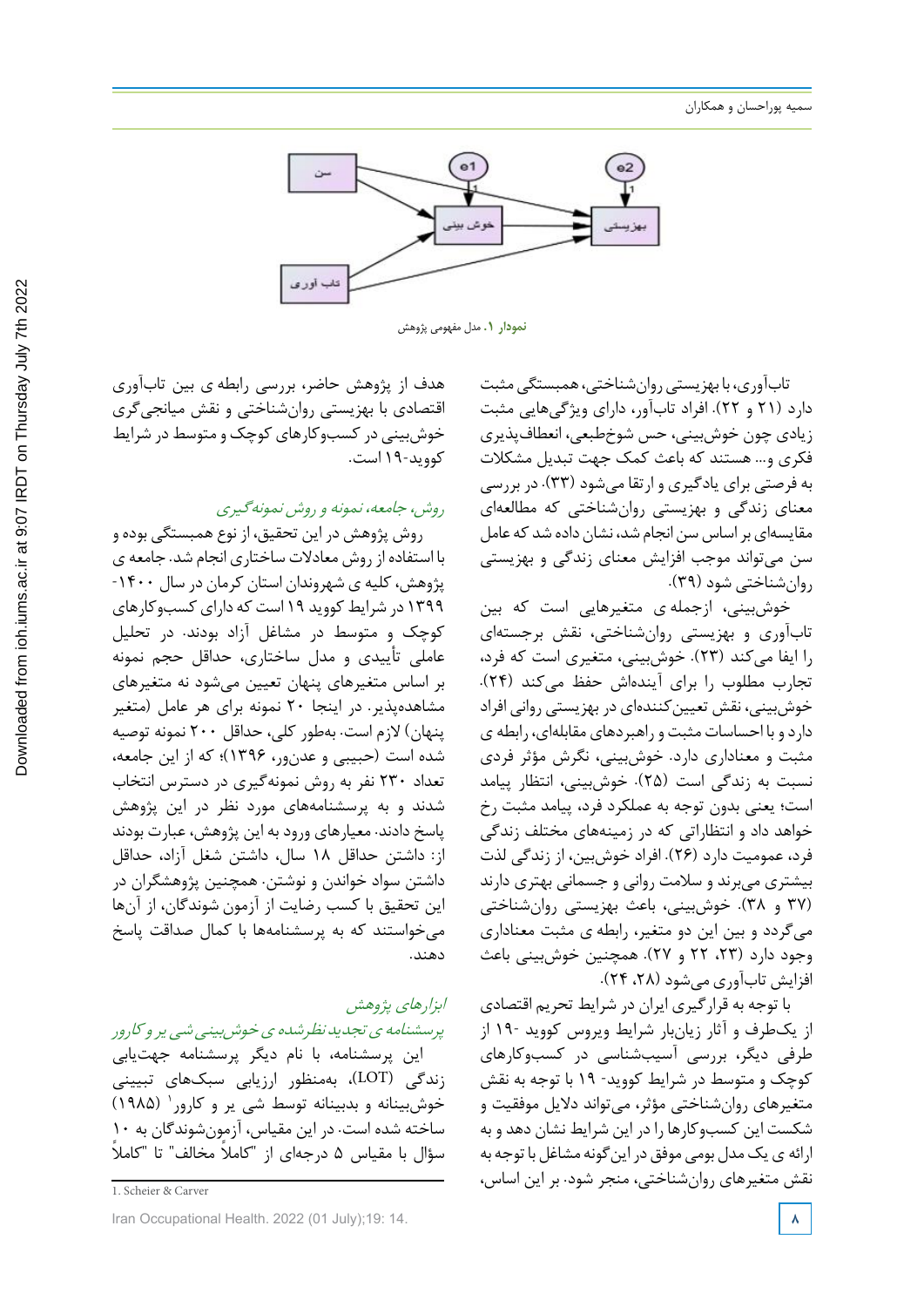موافق" با توجه به پیامدهای زندگی به آن پاسخ میدهند. در نسخه ی تجدید نظرشده ی آزمون شی یر و همکاران (۱۹۹۴)، ۳ گویه ۰٫ ۴ و ۱۰ بهصورت مثبت و ۳ گویه ۳، 7 و 9 بهصورت منفی و گویههای ،2 ،5 6 و 8 بهعنوان گویههای انحرافی که هدف آن دقت مشارکتکنندگان در پاسخ است، نامگذاری شدهاند و در نمرهگذاری آزمون محاسبه نمیشوند (29). خدایی، زارع، علیپور و شکری (1395)، در بررسی ویژگیهای روانسنجی نسخه ی تجدید نظرشده، نشان دادند که این مقیاس از دو عامل خوشبینی و بدبینی تشکیل شده و با دادهها برازش مطلوبی دارد و بررسی روایی سازه، نشاندهنده ی روایی همگرایی و افتراقی مقیاس بود. همچنین ضریب همسانی درونی آزمون، برای خوشبینی 0/88 و برای بدبینی 0/77 بود. در بررسی ای که بهمنظورهنجاریابی، پایایی و روایی مقیاس خوشبینی انجام شد، نتایج بهدستآمده ی پایایی بر اساس روش بازآزمایی و آلفای کرونباخ، به ترتیب 0/87 و 0/74 بود و ضریب روایی همزمان بین مقیاس خوشبینی با افسردگی و خود تسلطیابی، به ترتیب -0/65 و 0/72 به دست آمد (31).

## مقیاس تابآوری اقتصادی

مقیاس محققساختهای شامل 18 عبارت است که هر گویه، دارای طیف لیکرت 5 درجهای ( ً کاملا موافقم، موافقم، نظری ندارم، مخالفم و ً کاملا مخالفم) است که به ترتیب از " ً کاملا موافقم" تا " ً کاملا مخالفم" نمرههای 5 تا 1 کسب میکنند. تنها گویه ی آخر به دلیل معکوس بودن آن، نمرهگذاری معکوس میشود. تحلیل عاملی اکتشافی این مقیاس، نشاندهنده ی 3 عامل بود که درمجموع 42/45 درصد واریانس کل مقیاس را تبیین میکرد و بر اساس هدف، به نامهای تحلیل مسئله، خودکارآمدی و سازگاری و انعطافپذیری نامیده شدند؛ و تحلیل عاملی تأییدی، نشاندهنده ی برازش مناسب مدل سهعاملی مرتبه یدوم بود. دربررسی روایی همگرایی این مقیاس با مقیاس تابآوری کانرودیویدسون 0/60 و روایی افتراقی این مقیاس با مقیاس سلامت عمومی به ترتیب برای نشانههای جسمانی، اضطراب و بیخوابی، نارساکنشوری اجتماعی، افسردگی و نمره کل سلامت عمومی به ترتیب ۰/۱۹-، ۰/۲۶-، ۰/۲۹-، ۰/۲۸- و ۰/۳۱- به دست آمد. شاخصهای نسبت روایی محتوایی (CVR (و شاخص روایی محتوایی (CVI (توسط 5 تن از اساتید گروه اقتصاد و 4 تن از اساتید حوزه ی روانشناسی، به ترتیب 0/80 و 0/78 به دست آمد. پایایی کل آزمون برای 18 گویه با

روش آلفای کرونباخ، 0/81 به دست آمد.

پرسشنامه <sup>ی</sup> بهزیستی روانی ریف؛ فرم کوتاه <sup>18</sup> سؤالی این مقیاس، در سال ۱۹۸۹ طراحی و در سال ۲۰۰۲

تجدید نظر شد. این نسخه، شامل 18 سؤال در یک پیوستار ۶ درجهای از "کاملاً مخالفم" (۱) تا "کاملاً موافقم" (6) است، ده سؤال بهصورت مستقیم و 8 سؤال (،3 ،4 ،5 ،9 ،10 ،13 16 و 17) بهصورت معکوس نمرهگذاری میشوند و 6 عامل تسلط بر محیط، استقلال، ارتباط مثبت با دیگران، رشد شخصی، هدفمندی در زندگی و پذیرش خود است که درمجموع نمره ی کلی بهزیستی روانشناختی را تشکیل میدهد. همبستگی نسخه ی کوتاهاین مقیاس بامقیاس اصلی، 0/7 تا 0/89 بودهاست. ضریب آلفای کرونباخ جهت بررسی پایایی این مقیاس در 6 عامل پذیرش خود، تسلط محیطی، ارتباط مثبت با دیگران،داشتن هدفدر زندگی، رشد شخصی و استقلال، به ترتیب برابر ،0/51 ،0/76 ،0/75 ،0/52 0/73 و 0/72 و برای کل مقیاس، 0/71 به دست آمد (32).

## **یافتههای پژوهش**

بر اساس جدول شماره ی ،1 بین متغیرهای مرتبط، رابطه ی معناداری وجود دارد. بهمنظور بررسی نقش واسطهای خوشبینی در رابطه بین سن و تابآوری اقتصادی با بهزیستی روانشناختی، روش تحلیل مسیربه کارگرفته شد. در ابتدا طبق نمودار زیر، رابطه ی بین سن و بهزیستی روانشناختی بهطور مستقیم معنادار نبود و این مسیر حذف شد.

پس از حذف مسیر مستقیم سن به بهزیستی روانشناختی، مدل دوباره موردبررسی قرار گرفت و مدل زیراصلاح شد.

شاخصهایبرازش در جدول 2 آمدهاست؛که همه ی شاخصها در حد قابل قبول آن قرار دارند و بیانگر برازش مطلوب مدل است.

نتایج جدول ۳، حاکی از آن است که تابآوری، اثر  $(P=0/001$  هستقیم و مثبت بر خوش بینی  $(0/74)$ =ß،  $(0.001$ دارد. خوشبینی نیز اثر مستقیم بر بهزیستی روانشناختی (9/001 $^{16}$ ،  $^{18}$ =0/001) دارد. تابآوری نیز هم اثر مستقیم بر بهزیستی (0/34= ß (و هم اثر غیرمستقیم مثبت و معناداربربهزیستی روانشناختی (0/46= ß، 0/001=P ( دارد. همچنین سن، اثر مستقیم بر روی خوشبینی و P=  $0$ /001 و P= (0/001) و اثر غیرمستقیم بر بهزیستی P=  $\pm$  3.5  $\pm$ با مقدار 0/130 دارد.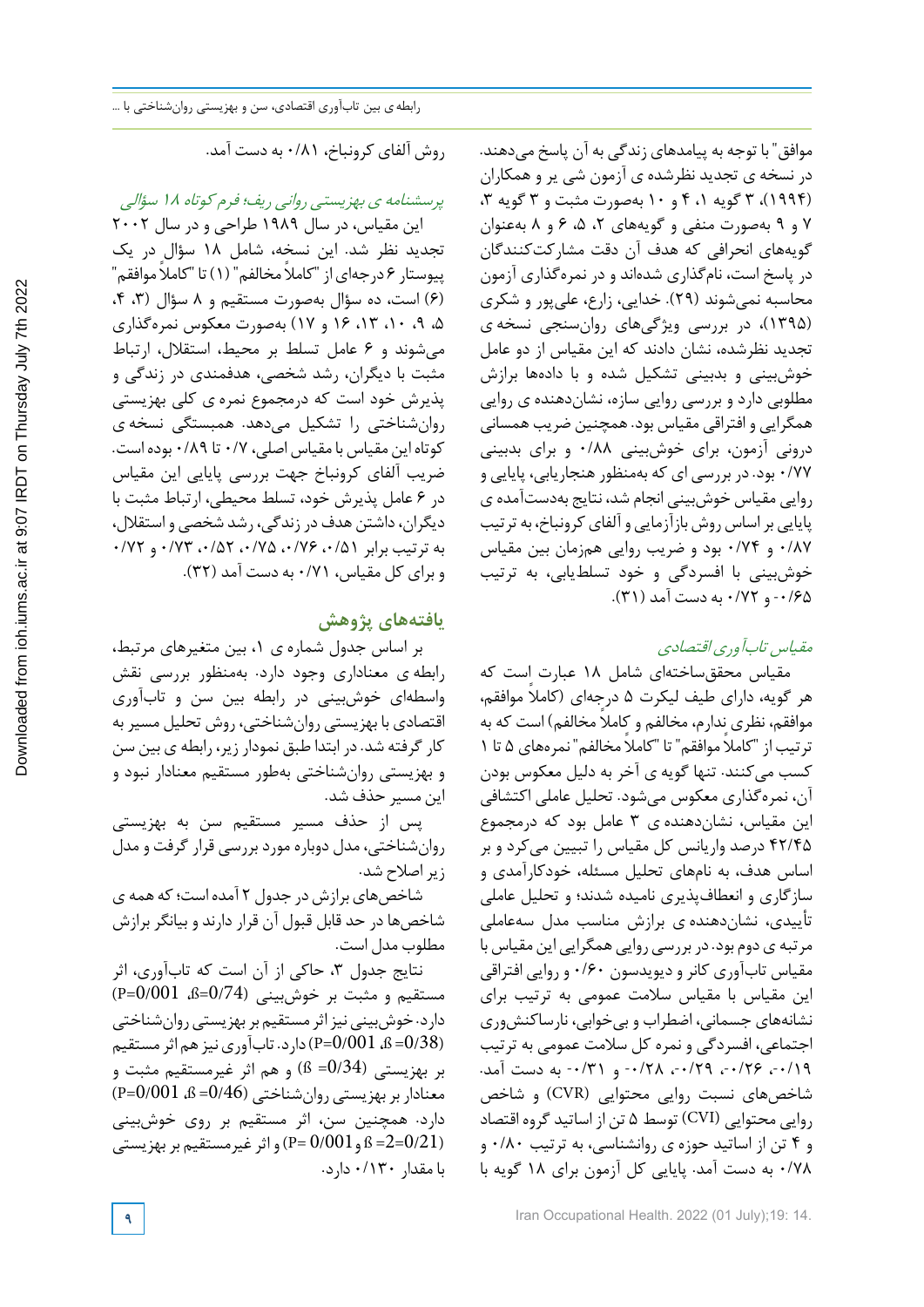سمیه پوراحسان و همکاران

|                    |                | بهزيستي روانشناختي                  | تابآوري اقتصادي                            | خوش بينى                           | سن                        |
|--------------------|----------------|-------------------------------------|--------------------------------------------|------------------------------------|---------------------------|
| بهزيستي روانشناختي |                |                                     | $**$ $\cdot$ / $\wedge$ $\uparrow$ $\cdot$ | $***$ $\cdot$ / $\lambda\lambda$ Y | $***$ ./۴۴۲               |
|                    | همبستگى پيرسون |                                     | $\cdot$ / $\cdot$ $\cdot$                  | $\cdot$ / $\cdot$ $\cdot$          | $\cdot$ / $\cdot$ $\cdot$ |
|                    | سطح معناداري   |                                     |                                            |                                    |                           |
| تاب آوري اقتصادي   |                |                                     |                                            |                                    |                           |
|                    | همبستگي پيرسون | $***$ $\cdot$ / $\wedge$ $\cdot$    |                                            | $**$ $\cdot$ / Y $\wedge$ $*$      | $***$ . $/571$            |
|                    | سطح معناداري   | $\cdot$ / $\cdot$ $\cdot$           |                                            | $\cdot$ / $\cdot$ .                | $\cdot$ / $\cdot$ $\cdot$ |
| خوش بينى           |                |                                     |                                            |                                    |                           |
|                    | همبستگى پيرسون | $***$ $\cdot$ / $\wedge$ $\wedge$ Y | $***.$ $/YAT$                              |                                    | $***.$ /۴۹۷               |
|                    | سطح معناداري   | $\cdot$ / $\cdot$ $\cdot$           | $\cdot$ / $\cdot$ $\cdot$                  |                                    | $\cdot$ / $\cdot$ $\cdot$ |
| سن                 |                |                                     |                                            |                                    |                           |
|                    | همبستگى پيرسون | $***$ ./۴۴۲                         | $***$ . $*$                                | $***$ ./۴۹۷                        |                           |
|                    | سطح معناداري   | $\cdot$ / $\cdot$ $\cdot$           | $\cdot$ / $\cdot$ $\cdot$                  | $\cdot$ / $\cdot$ $\cdot$          |                           |



**نمودار .2** مدل رابطه بین تابآوری اقتصادی و بهزیستی روانشناختی با نقش واسطهای خوشبینی در کسبوکارهای کوچک و متوسط



**نمودار .3** مدل اصالحشدهی رابطه بین تابآوری اقتصادی و بهزیستی روانشناختی با نقش واسطهای خوشبینی در کسبوکارهای کوچک و متوسط

| ج <b>دول ۲.</b> شاخصهای نیکویی برازش مدل پژوهش |  |
|------------------------------------------------|--|
|------------------------------------------------|--|

| <b>RMSEA</b> | $\sim$<br>J۲<br>$-$ | TTL<br>. .<br>$\cdot$ $-$ | ıг<br>. .<br><br>$\cdots$ | <b>NFI</b><br>. | $\sim$<br>. . | 11N/L<br>$^{\circ}$ M <sub>1</sub> .<br>J/DF<br>ᅴᄞ | شاحص  |
|--------------|---------------------|---------------------------|---------------------------|-----------------|---------------|----------------------------------------------------|-------|
| س ۱          | $\sim$<br>. .       | $\cdot$ / $\wedge$ .      | 10M<br>٦                  | س ۾ ر           | 19.4          | Y/G<br>, 17                                        | معدا، |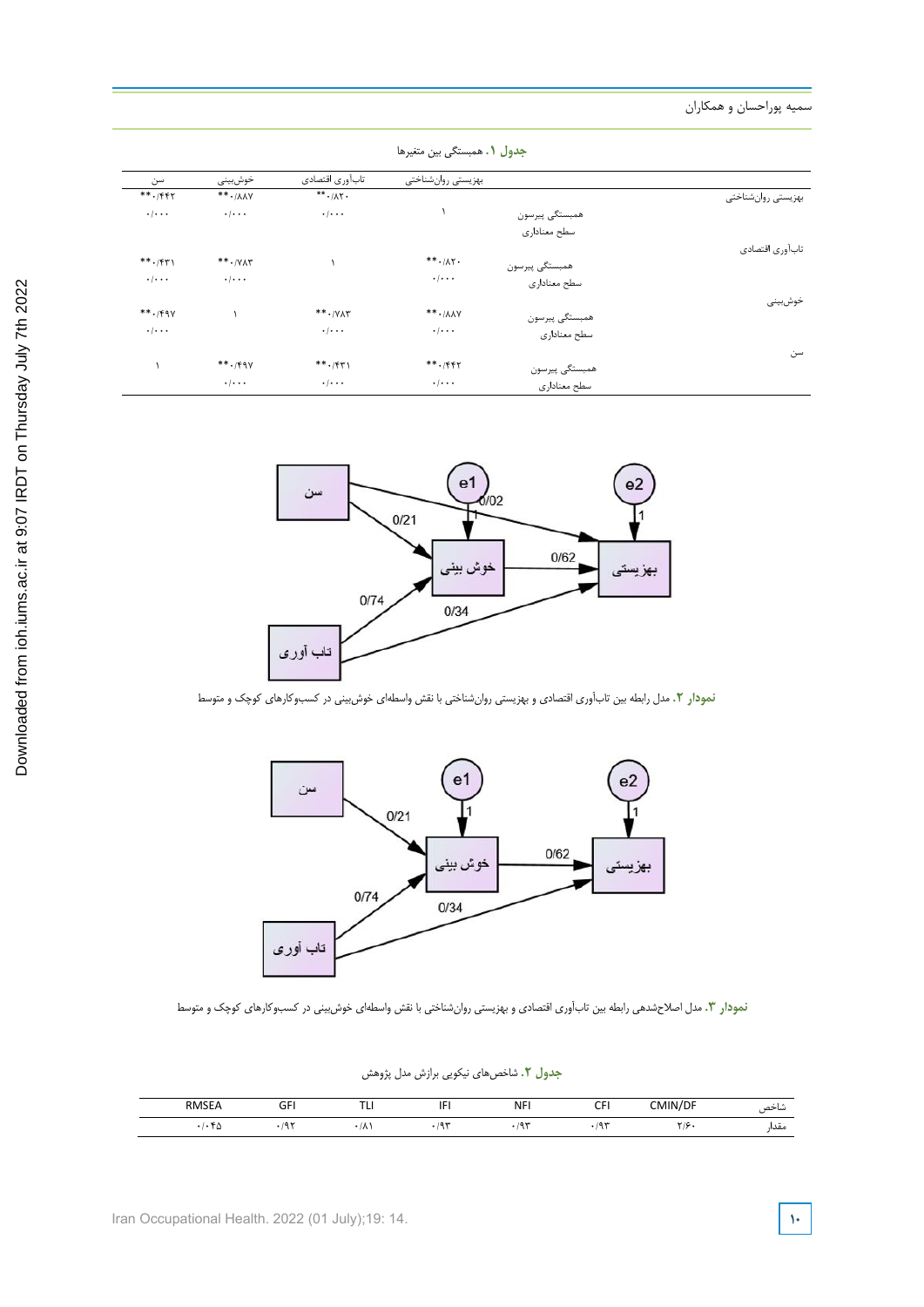جدول :3 اثر مستقیم، غیرمستقیم و اثرات کل استانداردشدهی متغیرهای موجود در مدل پژوهش **جدول .3** اثر مستقیم، غیرمستقیم و اثرات کل استانداردشدهی متغیرهای موجود در مدل پژوهش

| اثر کلی                           | اثر غيرمستقيم               | اثر مستقيم                                              | متغيرها    | مسیرهای       |
|-----------------------------------|-----------------------------|---------------------------------------------------------|------------|---------------|
| $\cdot$ / $V$ $V^*$ $\ast$ $\ast$ | -                           | $\cdot$ / Y $\uparrow$ $\uparrow$ $\uparrow$ $\uparrow$ | تاب آور ی  | به خوشبینی از |
| $\cdot/\lambda\cdot\cdot$ **      | ۰/۴۶۱**                     | $+779$ **                                               | تابآوري    | به بهزیستی از |
| $\cdot$ /۳۸۱**                    | $\overline{\phantom{0}}$    | $\cdot$ /۳۸۱**                                          | خوش بینے ِ | به بهزیستی از |
| $\cdot/\mathcal{N}\cdot$ **       | $\cdot/\mathcal{N}\cdot$ ** |                                                         | سن         | به بهزیستی از |
| $\cdot$ /٢٠٩**                    |                             | ・/۲・۹※※                                                 | سن         | به خوشبینی از |

**بحث و نتیجهگیری**

این پژوهش، با هدف بررسی نقش واسطهای خوشبینی در رابطه بین تابآوری اقتصادی و سن با بهزیستی روانشناختی در افراد دارای کسبوکارهای کوچک و متوسط ودر شرایط کووید 19- انجام شد.

نتایج، نشان داد که تابآوری، بهصورت مستقیم باعث افزایش بهزیستی روانشناختی میشود که با پژوهشهای ریف و همکاران (2003)، حسنزاده نمین و همکاران (1398)، خانجانی و همکاران (1397)، لازاروس (۲۰۰۴)، سلیمانی و همکاران (۱۳۹۳)، رمضانی وهمکاران (1396)، بشارت وهمکاران (2008) و بهادری و همکاران (1390) همراستا است. همچنین تابآوری، بر خوشبینی بر بهزیستی روانشناختی تأثیر دارد که با پژوهشهای ناعمی (2014) و سوری وهمکاران (1393) همراستا است و نشان میدهد افراد دارای تابآوری اقتصادی، توانایی مقابله با شرایط ناگوار را داشته و درنتیجه، بهزیستی روانشناختی مناسبی دارند. زمانی که تابآوری بالا باشد، افراد قدرت مقابله با مشکلات و سختیهای زندگی حتی در زمینه ی شغلی و مشکلات اجتماعی را دارند و تلاش خود را در جهت رسیدن به موفقیت، بیشتر میکنند. ماستن، تابآوری را عامل توانمندی افراد در جهت تغییرات و پیامدهای غیرمنتظره میداند (34). تابآوری، علیرغم انطباق با تجربیات آسیبزا، باعث میشود که فرد قدرت بازگشت و رشد به شیوه ی مؤثر در برابر شرایط سخت و نامناسب را داشته باشد (35). واژه ی تابآوری،در توصیف صفت شخصیتی پایدار یا توانایی که افرادرا نسبت به آثار منفی خطرو بلایا مصون نگه میدارد، به کار میرود و انسان تابآور، قادر است تا بر عوامل استرسزای زندگی چیره شده و با آن به مقابله بپردازد (36).

نتایج، نشاندهنده ی تأثیر خوشبینی بر بهزیستی روانشناختی و نقش واسطهای آن در رابطه ی بین تابآوری اقتصادی و سن با بهزیستی روانشناختی است

زینیوند و همکاران (1393)، مهرآفرید و همکاران (1394)، کارور و همکاران (2010) همراستا است. در تبیین این فرضیه، میتوان گفت که افراد خوشبین به دلیل طرز نگرش در موقعیتهای استرسآور همچون شرایط استرسزا و بیماریها، سطح تنش کمی دارند و درنتیجه، سلامت روانی و جسمانی آنها افزایش مییابد. همچنین نتایج، حاکی از آن است که سن با تأثیر بر خوشبینی، باعث افزایش بهزیستی روانشناختی میشود؛ که این نتایج با پژوهش اورنگ و همکاران (1397) همراستا است. در تبیین این فرضیه، میتوان گفت که افزایش سن، باعث افزایش هدفمندی در زندگی میشودکه براساس نظریه ی هدف غایی (40)،دستیابی به این هدفمندی باعث شادکامی و درنتیجه، خوشبینی میگرددو خوشبینی نیزدر بهزیستی روانشناختی مؤثر است. همچنین سن، عامل مؤثری در تنظیم هیجانات مثبت و منفی و پاسخ مناسب در برابر شرایط محیطی است؛ بنابراین، میتوان بیان کرد که متغیرهای مورد مطالعه در این پژوهش، میتواند کمک مؤثر زیادی در جهت حفظ روحیه و مقاومت در شرایط حاضر برای این نوع از قشر اقتصادی فراهم کند؛ بنابراین، پیشنهادمیشودکه در این زمینه مداخلات آموزش ودرمانی مناسبی صورت گیرد.

که این نتایج، با تحقیقات علی بیک و همکاران (1391)،

 از محدودیتهای این تحقیق، میتوان بیان کرد که جامعه ی این تحقیق، استان کرمان است و در تعمیم یافتهها به استانهای دیگر باید احتیاط کرد؛ درنتیجه، پیشنهاد میشود که تحقیقاتی دیگر در استانهای دیگر انجام شده تا زمینه جهت تعمیمپذیری یافتهها فراهم آید. همچنین پیشنهادمیشودکه در زمینه ی متغیرهای مداخلهکننده و مؤثر دیگر با توجه به شرایط حاضر، پژوهشهای مختلفی برای کمک به این قشرانجام شود.

### **منابع**

1. Zangrillo A, Beretta L, Silvani P, Colombo S, Scandroglio AM, Dell'Acqua A, et al. Fast reshaping of intensive care unit facilities in a large metropolitan hospital in Milan, Italy: facing the COVID-19 pandemic

<sup>11.</sup> Lazarus

**<sup>11</sup>** Iran Occupational Health. 2022 (01 July);19: 14.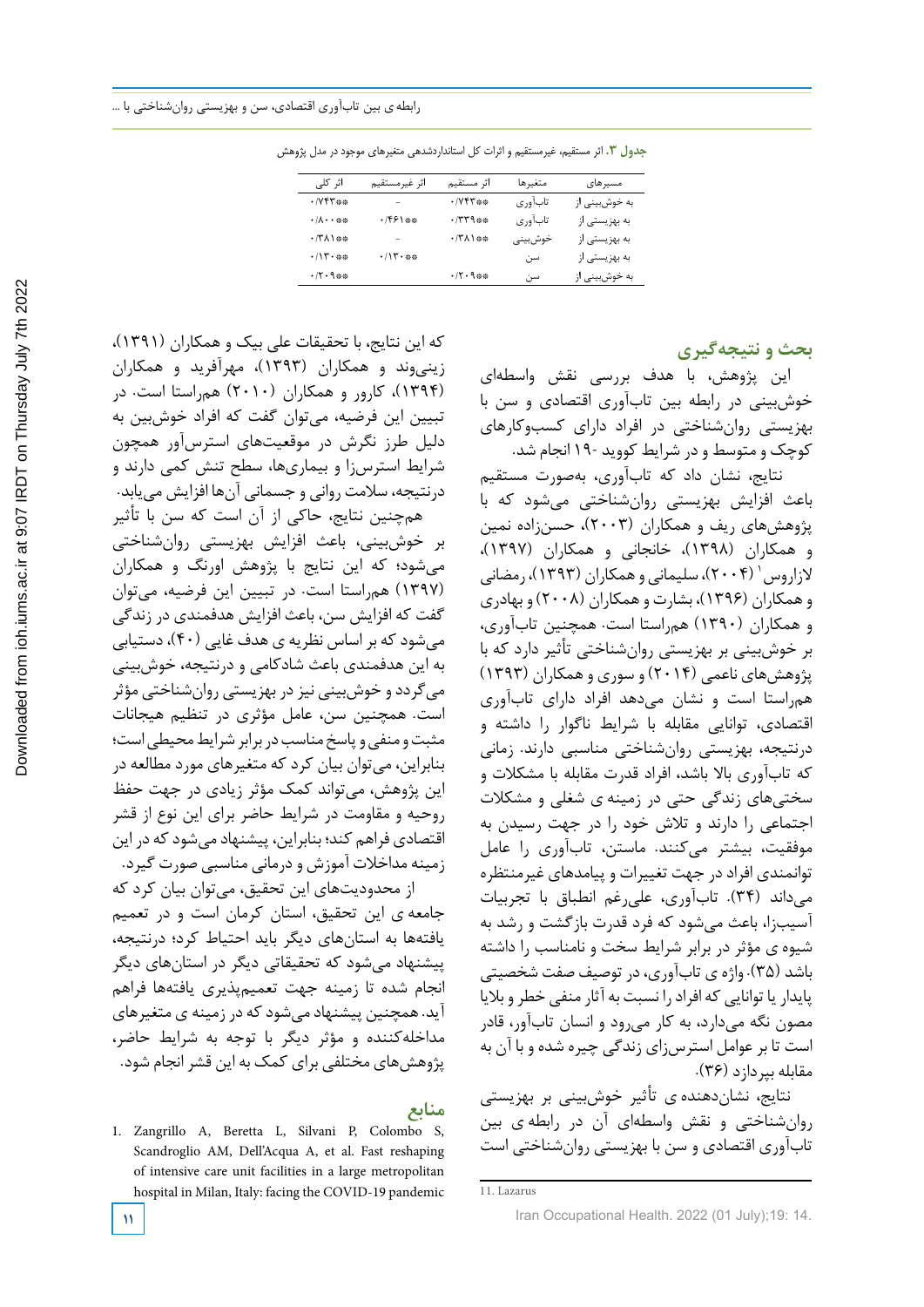vulnerability and resilience: concepts and measurements. Oxford development studies. 2009 Sep 1;37(3):229-47.

- 15. Agaibi CE, Wilson JP. Trauma, PTSD, and resilience: A review of the literature. Trauma, Violence, & Abuse. 2005 Jul;6(3):195-216.
- 16. Ryff CD, Singer B. Flourishing under fire: Resilience as a prototype of challenged thriving2003.
- 17. Hasanzadeh Namin F, Peymani J, Ranjbaripoor T, Abolmaali Alhoseini K. Predictive model of psychological well-being based on resilience considering the mediating role of perceived stress,The Journal of Psychologil Science.. 2019; 18 (77) :569-578. [Persian]
- 18. Khanjani M, Sohrabi F, Aazami Y. The Effectiveness of Resilience and Stress Management Training Program on Psychological Well-being, Meaning of Life, Optimism, and Satisfaction of Life in Female-Headed Households. IJPN. 2018; 6 (2) :1-11. [Persian]
- 19. Lazarus, A.(2004). Relationships among indicators of child and family resilience and adjustment following the September 11, 2001 tragedy. The Emory center for myth and ritual in American life.
- 20. Ramezani S, Mohammadi N, Alizadeh Chhar Borjh T, Rahmani S. The Effectiveness of Resilient Education on the Coping Style and Optimism of Unprotected and Neglected children. J Child Ment Health. 2018; 4 (4) :46- 58. [Persian]
- 21. Besharat M, Salehi M, Shahmohammadi K, Nadali H, Zebardast A. Relations of resilience and hardiness with sport achievement and menatal health in a sample of athletes. Contemp Psychol. 2008;3(2):38-49.
- 22. Bahadori Khosroshahi J, Hashemi Nosrat Abad T T. The relation ship between social anxiety , optimism and selfefficacy with psychological well-being in students. Stud Med Sci. 2012; 23 (2) :115-122. [Persian]
- 23. Suri H, Hejazi E, & Suri Nejad M, The relation ship between social anxiety , optimism and self- efficacy with psychological well-being in students: the mediating roleof optimism. Journal of Knowledge and research in applied psychology,2014,15(1):5-15.
- 24. Carver CS, Scheier MF, Segerstrom SC. Optimism. Clinical psychology review. 2010 Nov 1;30(7):879-89.
- 25. Ho MY, Cheung FM, Cheung SF. The role of meaning in life and optimism in promoting well-being. Personality and individual differences. 2010 Apr 1;48(5):658-63.
- 26. Feldman DB, Kubota M. Hope, self-efficacy, optimism, and academic achievement: Distinguishing constructs and levels of specificity in predicting college grade-point average. Learning and Individual Differences. 2015 Jan 1;37:210-6.
- 27. Luszczynska A, Gutiérrez‐Doña B, Schwarzer R. General self-efficacy in various domains of human functioning: Evidence from five countries. International journal of

emergency. Critical care and resuscitation: journal of the Australasian Academy of Critical Care Medicine. 2020.

- 2. shahyad S, Mohammadi M T. Psychological Impacts of Covid-19 Outbreak on Mental Health Status of Society Individuals: A Narrative Review. J Mil Med. 2020; 22 (2) :184-192 [Persian]
- 3. Chen Q, Liang M, Li Y, Guo J, Fei D, Wang L, et al. Mental health care for medical staff in China during the COVID-19 outbreak. The lancet Psychiatry. 2020;7(4):e15-e6.
- 4. Amboise, G; Muldowney, M. (1988); «Management theory for small business: attempts and requirements»; The Academy of Management Review; Vol. 13, No. 2, Apr., 1988.
- 5. Karimi, A., Bankipour, B., Ahmadpour Daryani, M. Analysis of the Mechanisms of Small and Medium Enterprises (SMEs) Development in Qazvin Province. Journal of Entrepreneurship Development, 2014; 7(2): 305-326. doi: 10.22059/jed.2014.52063. [Persian]
- 6. Bahadorikhosroshahi, J., Hashemi Nosrat abad, T., Babapur Kheyroddin, J. The Relationship between Social Capital and Psychological Well-being among the Students of Tabriz University. Social Cognition, 2015; 3(2): 44-54. [Persian]
- 7. Linley PA, Maltby J, Wood AM, Osborne G, Hurling R. Measuring happiness: The higher order factor structure of subjective and psychological well-being measures. Personality and individual differences. 2009 Dec 1;47(8):878-84.
- 8. Ryff CD. Happiness is everything, or is it? Explorations on the meaning of psychological well-being. Journal of personality and social psychology. 1989 Dec;57(6):1069.
- 9. Goldsmith AH, Veum JR, Darity Jr W. Unemployment, joblessness, psychological well-being and self-esteem: Theory and evidence. The Journal of Socio-Economics. 1997 Jan 1;26(2):133-58.
- 10. Connor KM, Davidson JR. Development of a new resilience scale: The Connor‐Davidson resilience scale (CD‐RISC). Depression and anxiety. 2003 Sep;18(2):76- 82.
- 11. Zautra AJ, Hall JS, Murray KE. Resilience: a new definition of health for people and communities.. (2010).
- 12. Karaırmak Ö. Establishing the psychometric qualities of the Connor–Davidson Resilience Scale (CD-RISC) using exploratory and confirmatory factor analysis in a trauma survivor sample. Psychiatry research. 2010 Oct 30;179(3):350-6.
- 13. Rose, A, "Defining and measuring economic resilience to disasters", Disaster Prevention and Management: An International Journal, 2004, 13(4), 307-314.
- 14. Briguglio L, Cordina G, Farrugia N, Vella S. Economic